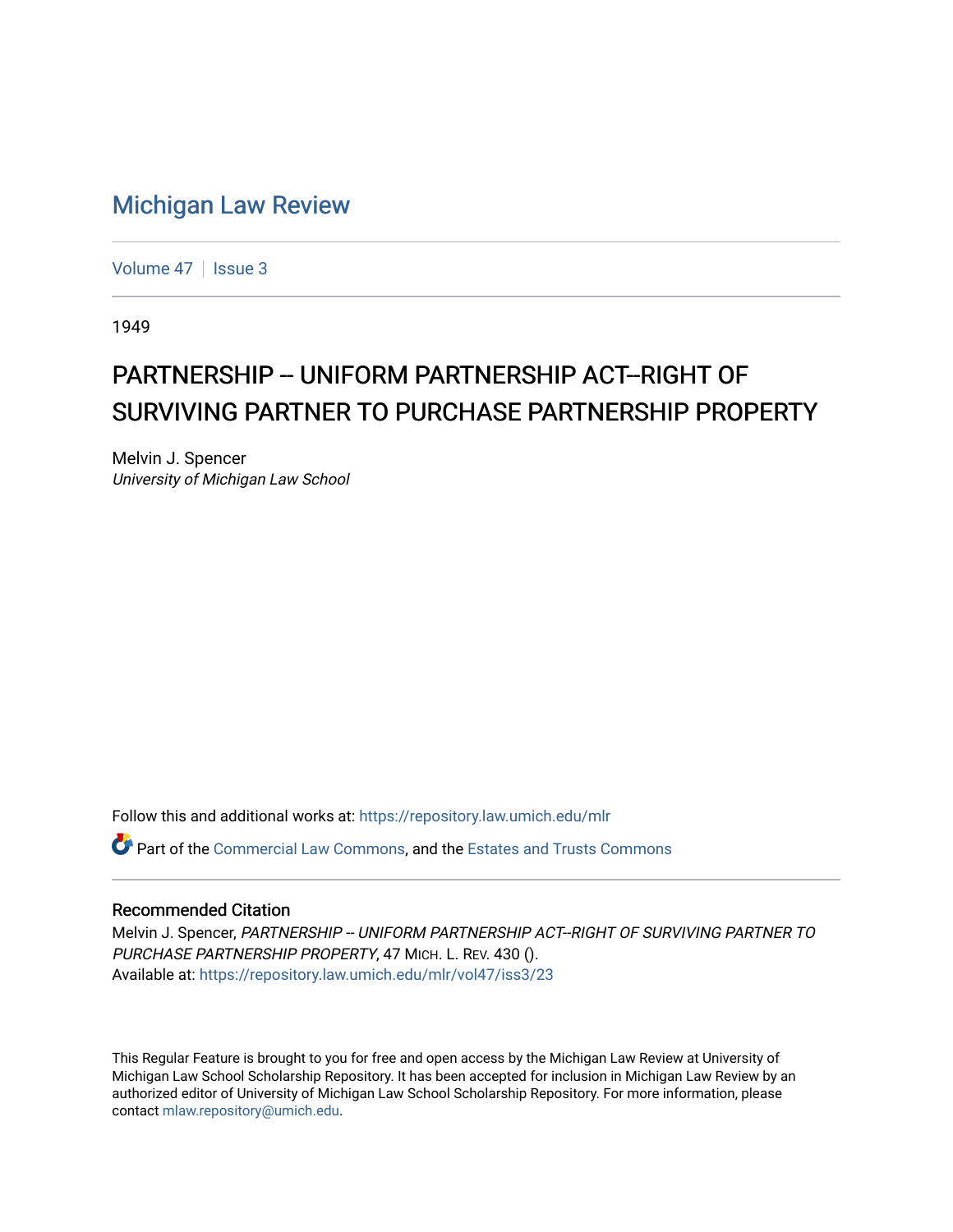PARTNERSHIP - UNIFORM PARTNERSHIP ACT - RIGHT OF SURVIVING PARTNER TO PURCHASE PARTNERSHIP PROPERTY--- Defendants, administrators of the estate of the deceased partner, agreed with the surviving partner to continue the partnership hotel business, with the approval of the probate court. After some operation, the surviving partner sued to compel the administrators to sell him the interest of the deceased at a value to be judicially determined. Defendants crosscomplained, asking the court to liquidate the business and award them the amount of the interest of the deceased in the proceeds. *Held,* reversing the decree below, the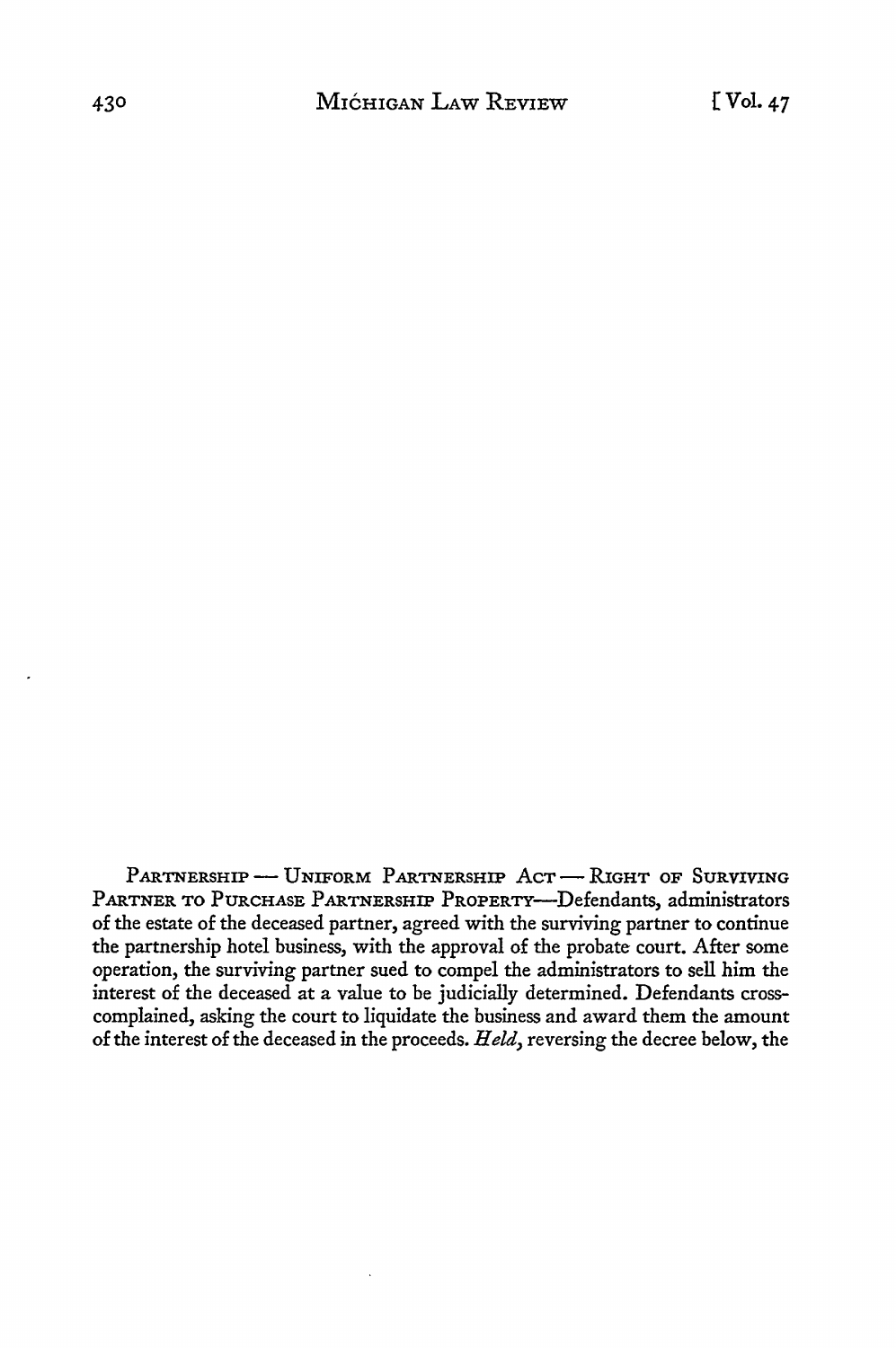assets of the dissolved partnership should be liquidated, in accord with defendants' prayer. *Zach v. Schulman,* (Ark. 1948) 210 S.W. (2d) 124.

A surviving partner who has a legitimate desire to continue the partnership business cannot sell the partnership property to himself or compel the representatives of the deceased partner to sell it to him, absent a provision in the partnership articles, or in the will of the deceased partner, or a statute conferring this right.<sup>1</sup> This rule is designed to protect the representatives from fraud and overreaching by the surviving partner resulting from the dangerous inequality of knowledge as to the value of the business.<sup>2</sup>Thus, the representatives may insist upon a liquidation of the partnership assets by a sale, even though this is not necessary to pay the debts of the business. <sup>8</sup>Even if the representatives agree to sell the interest of the deceased to the survivor, courts will scrutinize the sale closely because of the latter's fiduciary relationship to the representatives, and will invalidate the sale if it was unfair or fraudulent.<sup>4</sup> In the principal case, the court held that section 42 of the Uniform Partnership Act<sup>5</sup> did not give the surviving partner the right to buy the share of the deceased partner. This conclusion was based on the fact that the language of section 42 is permissive and purports to give the privilege there set forth only to the representatives of the deceased partner. Thus, a retired partner or the representative of a deceased partner seems to have the uncontrolled option either to proceed under section 42 or to demand a liquidation under section  $37.6$  If the choice is the latter, the surviving partner may buy at the judicial sale, but he has no priority.7 Though the decision accords with the general view that section 42 is merely a statement of the pre-existing law,<sup>8</sup> it is submitted that the result here announced is not inevitable. In some situations courts have ordered or authorized

 $140$  Am. Jur., Partnership,  $\S$  309; Ann. Cas. (1917C) 948; 47 C.J., Partnership, § 653; LINDLEY, PARTNERSHIPS, 10th ed., 642, 712 (1935); CRANE, PARTNERSHIPS, 377-384 (1938). Nor can he tortiously convert the personal property and thus become the owner; In re McCormick's Estate, 286 Ill. App. 90, 2 N.E. (2d) 967 (1936).

2 Ann. Cas. (1917C) 946 et seq.

<sup>8</sup> Crawshay v. Collins, 15 Ves. Jun. 219, 33 Eng. Rep. 736 (1808); LINDLEY, PARTNERSHIPS, 10th ed., 642-644, 712 (1935).

 $40$  AM. Jur., Partnership, § 309; Mosher v. Lee, 32 Ariz. 560, 261 P. 35 (1927).<br><sup>5</sup> Sec. 42 U.P.A.; Ark. Acts (1941) No. 263. "When any partner . . . dies, and the business is continued . . . without any settlement of accounts as between . . . his estate and the person or partnership continuing the business, unless otherwise agreed,  $\ldots$  his legal representative as against such persons or partnership may have the value of his interest at the date of dissolution ascertained, and shall receive as an ordinary creditor an amount equal to the value of his interest in the dissolved partnership with interest, or ••• at the option of his legal representative, in lieu of interest, the profits attributable to the use of his right in the property of the dissolved partnership.  $\ldots$ ."

 $6$  U.P.A., § 37; Ark. Acts (1941) No. 263. ". . provided, however, that any partner, his legal representative or his assignee, upon cause shown, may obtain a winding up by the court."

7 Ann. Cas. (1917C) 948; LINDLEY, PARTNERSHIPS, 10th ed., 712 (1935).

<sup>8</sup>Cahill v. Haff, 248 N.Y. 377, 162 N.E. 288 (1928}; Froess v. Froess, 284 Pa. 369, 131 A. 276 (1925); principal case at 128.